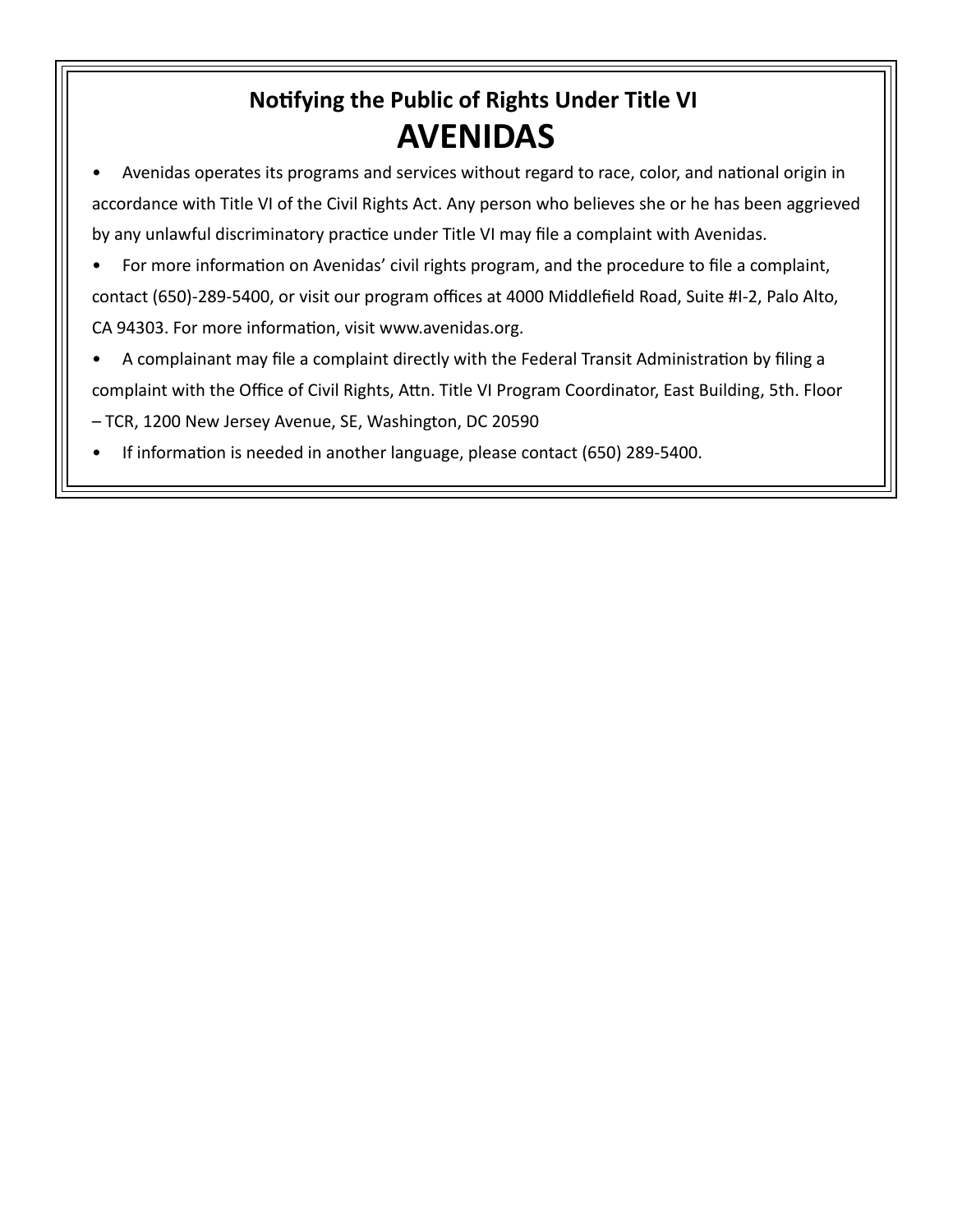## **Title VI Complaint Procedures**

As a recipient of federal dollars, Avenidas is required to comply with Title VI of the Civil Rights Act of 1964 and ensure that services and benefits are provided on a non-discriminatory basis. Avenidas has in place a Title VI Complaint Procedure, which outlines a process for local disposition of Title VI complaints and is consistent with guidelines found in the Federal Transit Administration Circular 4702.1B, dated October 1, 2012.

Any person who believes she or he has been discriminated against on the basis of race, color, or national origin by Avenidas may file a Title VI complaint by completing and submitting the agency's Title VI Complaint Form. Avenidas investigates complaints received no more than 180 days after the alleged incident. Avenidas will only process complaints that are complete.

Within 10 business days of receiving the complaint, Avenidas will review it to determine if our office has jurisdiction. The complainant will receive an acknowledgement letter informing her/him whether the complaint will be investigated by our office. Avenidas has 60 days to investigate the complaint. The complainant will be notified in writing of the cause to any planned extension to the 60-day rule.

If more information is needed to resolve the case, Avenidas may contact the complainant. The complainant has 10 business days from the date of the letter to send requested information to the investigator assigned to the case. If the investigator is not contacted by the complainant or does not receive the additional information within 10 business days, Avenidas can administratively close the case.

A case can also be administratively closed if the complainant no longer wishes to pursue their case. After the investigator reviews the complaint, she/he will issue one of two letters to the complainant: a closure letter or a letter of finding (LOF). A closure letter summarizes the allegations and states that there was not a Title VI violation and that the case will be closed. An LOF summarizes the allegations and the interviews regarding the alleged incident, and explains whether and disciplinary action, additional training of the staff member, or other action will occur. If the complainant wishes to appeal the decision, she/he has 10 business days after the date of the letter or the LOF to do so.

A person may also file a complaint directly with the Federal Transit Administration, at FTA Office of Civil Rights, 1200 New Jersey Avenue SE, Washington, DC 20590.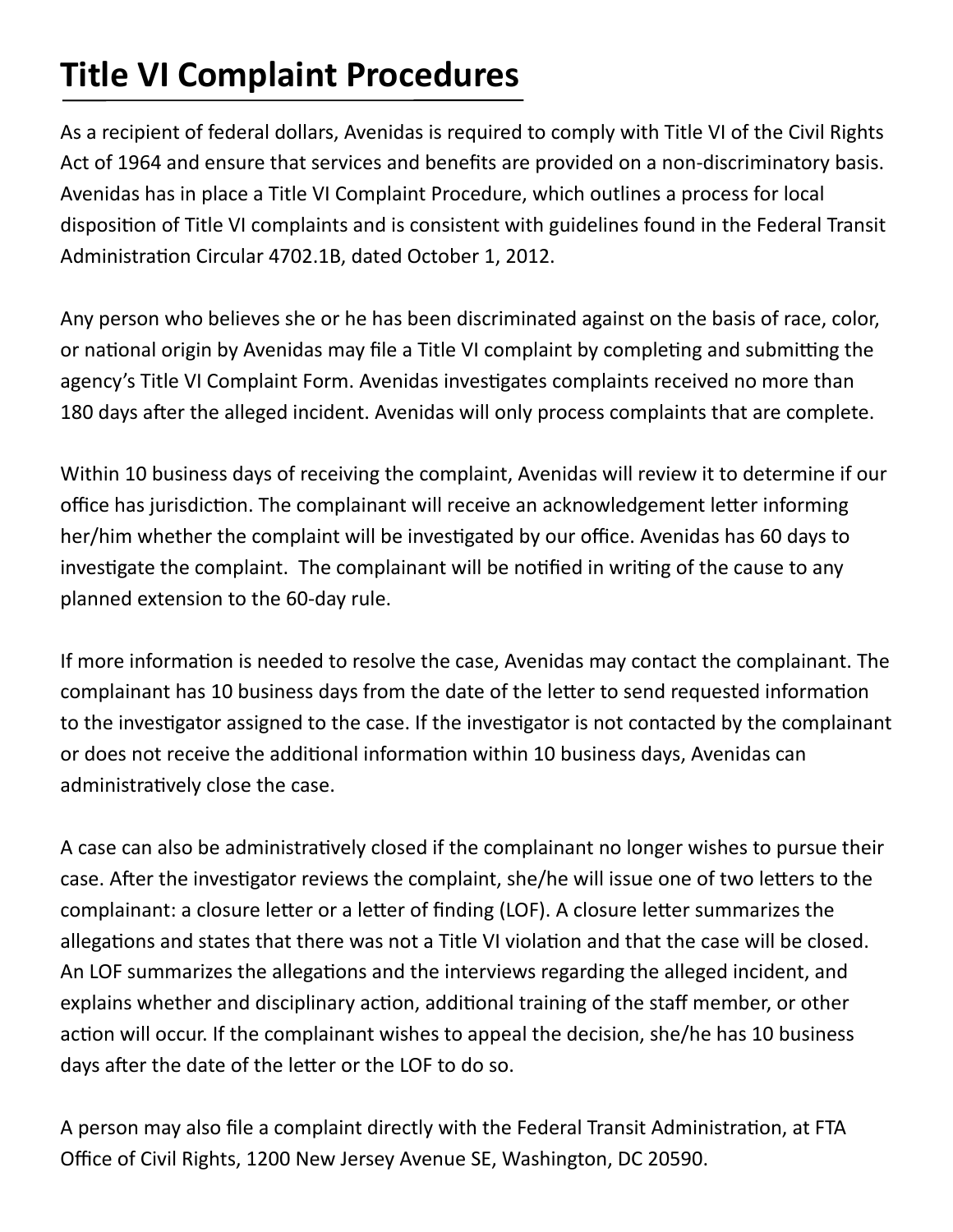## **Avenidas Title VI Co mplaint Form**

| Section I: Please write legibly                                                                                                                                                                                                                                                                                                                                                         |                                                       |                                  |                             |                              |  |  |
|-----------------------------------------------------------------------------------------------------------------------------------------------------------------------------------------------------------------------------------------------------------------------------------------------------------------------------------------------------------------------------------------|-------------------------------------------------------|----------------------------------|-----------------------------|------------------------------|--|--|
| 1. Name:                                                                                                                                                                                                                                                                                                                                                                                |                                                       |                                  |                             |                              |  |  |
| 2. Address:                                                                                                                                                                                                                                                                                                                                                                             |                                                       |                                  |                             |                              |  |  |
| 3. Telephone:                                                                                                                                                                                                                                                                                                                                                                           |                                                       | 3.a. Secondary Phone (Optional): |                             |                              |  |  |
| 4. Email Address:                                                                                                                                                                                                                                                                                                                                                                       |                                                       |                                  |                             |                              |  |  |
| 5. Accessible Format                                                                                                                                                                                                                                                                                                                                                                    | Large Print<br>$\Box$                                 |                                  | <b>Audio Tape</b><br>$\Box$ |                              |  |  |
| Requirements?                                                                                                                                                                                                                                                                                                                                                                           | <b>TDD</b>                                            |                                  | Other<br>$\Box$             |                              |  |  |
| <b>Section II:</b>                                                                                                                                                                                                                                                                                                                                                                      |                                                       |                                  |                             |                              |  |  |
|                                                                                                                                                                                                                                                                                                                                                                                         | 6. Are your filing this complaint on your own behalf? |                                  | YES*                        | <b>NO</b>                    |  |  |
| *If you answered "yes" to #6, go to Section III.                                                                                                                                                                                                                                                                                                                                        |                                                       |                                  |                             |                              |  |  |
| 7. If you answered "no" to #6, what is the name of the person for whom you are filing this complaint?<br>Name:                                                                                                                                                                                                                                                                          |                                                       |                                  |                             |                              |  |  |
| 8. What is your relationship with this individual:                                                                                                                                                                                                                                                                                                                                      |                                                       |                                  |                             |                              |  |  |
| 9. Please explain why you have filed for a third party:                                                                                                                                                                                                                                                                                                                                 |                                                       |                                  |                             |                              |  |  |
| 10. Please confirm that you have obtained permission of the<br>aggrieved party to file on their behalf.                                                                                                                                                                                                                                                                                 |                                                       |                                  | <b>YES</b>                  | <b>NO</b>                    |  |  |
| <b>Section III:</b>                                                                                                                                                                                                                                                                                                                                                                     |                                                       |                                  |                             |                              |  |  |
| 11. I believe the discrimination I experienced was based on (check all that apply):                                                                                                                                                                                                                                                                                                     |                                                       |                                  |                             |                              |  |  |
| [ ] Race                                                                                                                                                                                                                                                                                                                                                                                |                                                       | [ ] Color                        |                             | <b>National Origin</b><br>ΙI |  |  |
| 12. Date of alleged discrimination: (mm/dd/yyyy)                                                                                                                                                                                                                                                                                                                                        |                                                       |                                  |                             |                              |  |  |
| 13. Explain as clearly as possible what happened and why you believe you were discriminated against.<br>Describe all persons who were involved. Include the name and contact information of the person(s) who<br>discriminated against you (if known), as well as names and contact information of any witnesses. If more<br>space is needed, please attach additional sheets of paper. |                                                       |                                  |                             |                              |  |  |